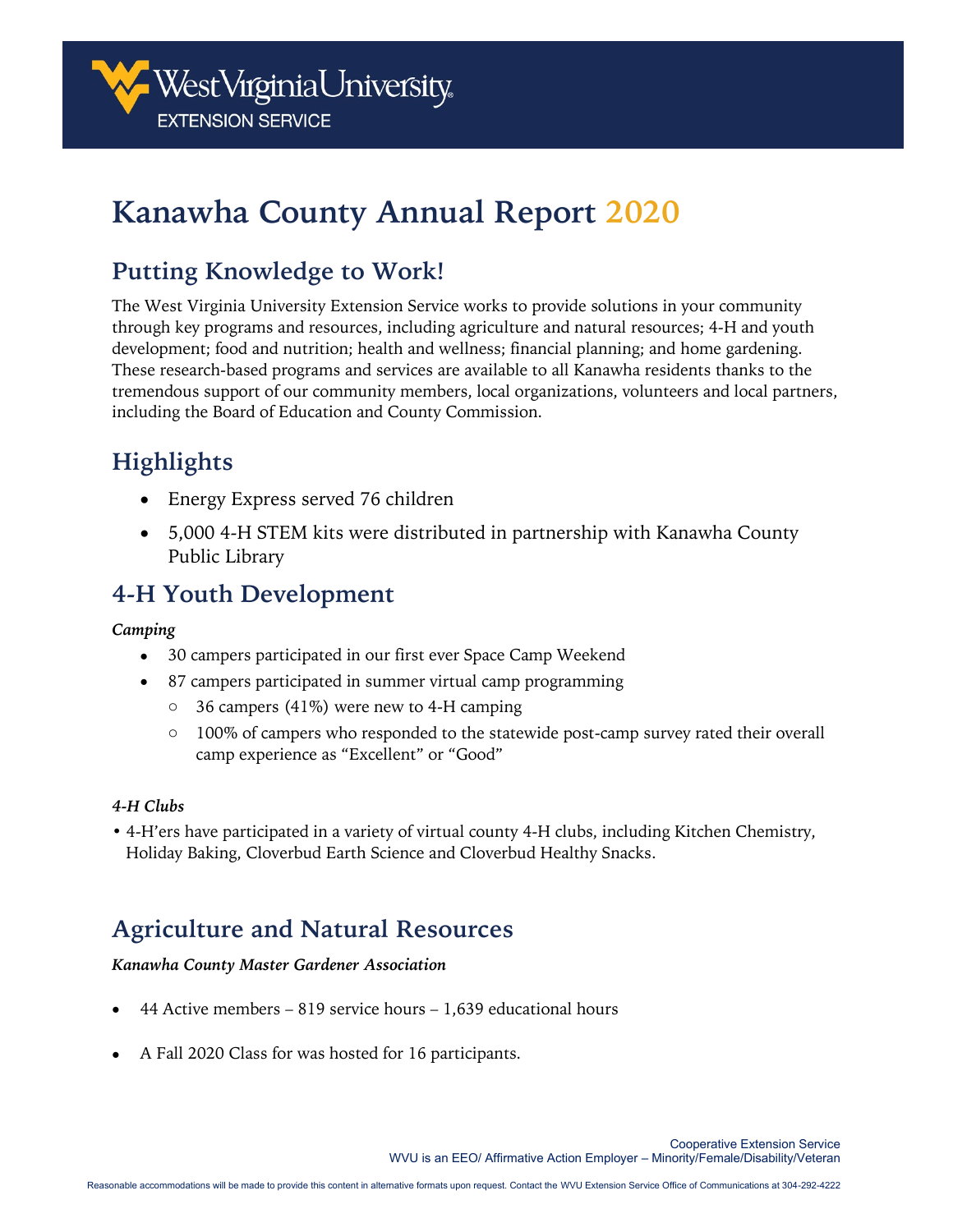#### **Kanawha County Report 2020**

• More than 3,000 pounds of produce that was harvested at Manna Meal garden was donated.

### **Families and Health**

- A virtual Community Education Outreach Service (CEOS) organization fall conference was hosted.
	- o The program reached more than 200 people from four states.
	- o Many participants were from Kanawha County.
	- o The event was promoted event WSAZ with a live interview.
- During pandemic conducted virtual wellness sessions and food preservation classes

### **Community Development**

- Educated and support were both provided to the National Civilian Community Corp team of young adults who provided approximately \$40,000 worth of labor to Camp Virgil Tate doing renovations and trail maintenance.
- \$3,300 worth of funds were successful received for flora & fauna signs on nature trail, playground equipment and water bottle filling station at Camp Virgil Tate.

### **Economic Development**

- A second semester of Apprenticeship for Child Development Specialist was taught (finished via Zoom) – coordinated efforts for semesters 1, 3 and 4.
- Statewide efforts were coordinated to provide 12 continuing education credits for almost 100 child care providers – many from Kanawha County.
- Conducted ServSafe classes for 54 participants with 83% receiving their national certificate.

### **Nutrition Education**

- A \$3,000 grant was awarded from Try This WV! to implement active pathways at local elementary schools, childcare centers and public play spaces.
- More than 3,500 households and youths were supported in gardening experiences through Grow This! and microgreen kit distribution.
- Markets were coordinated where COVID-19 protocols were implemented to ensure safe produce distribution. This allowed for increased access to SNAP Stretch at eight markets sites serving 1,200 area youths and seniors.